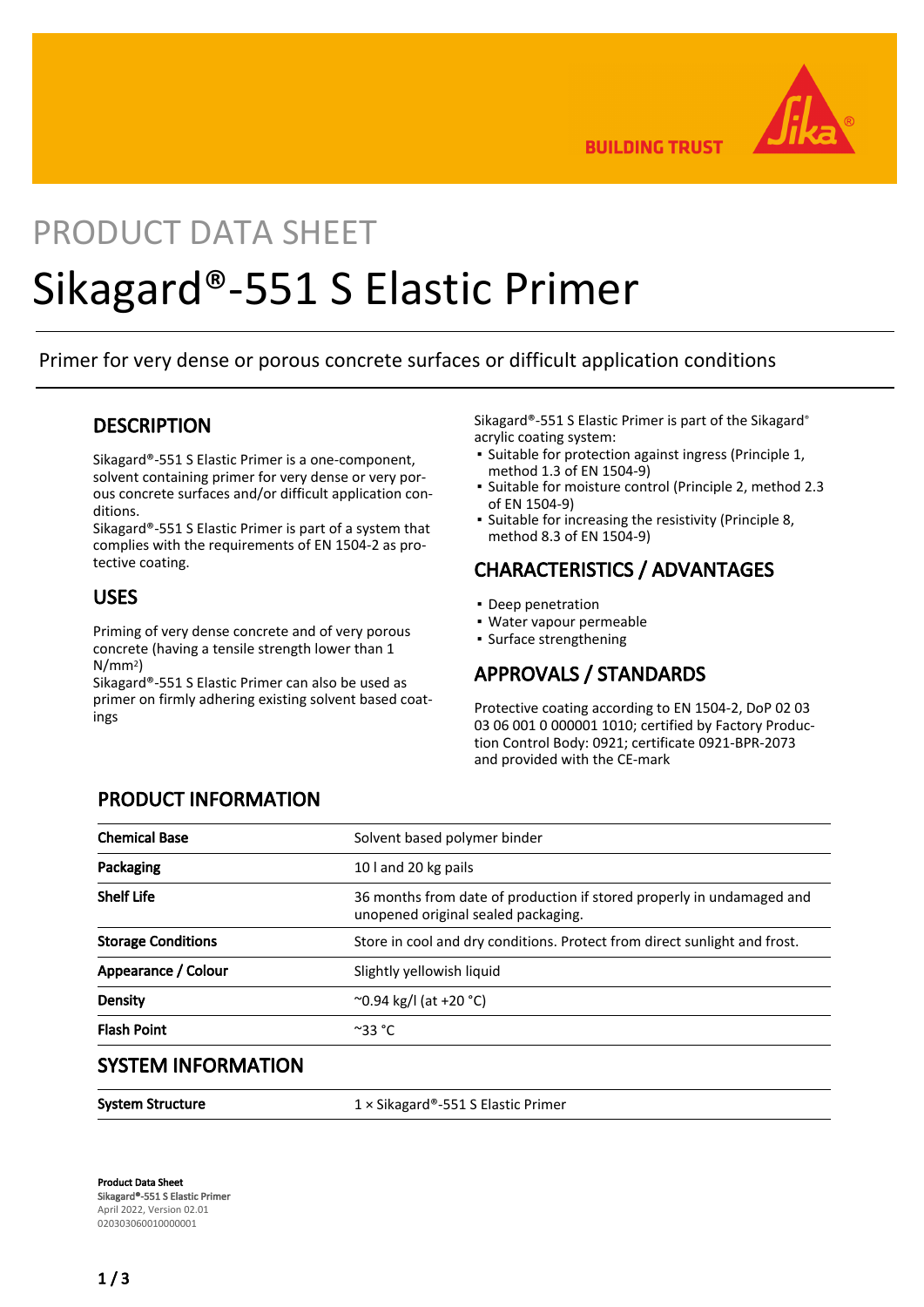# APPLICATION INFORMATION

| Consumption                       |                                                                             | $0.10-0.15$ kg/m <sup>2</sup> dependent on the absorbency of the substrate |  |  |
|-----------------------------------|-----------------------------------------------------------------------------|----------------------------------------------------------------------------|--|--|
| <b>Ambient Air Temperature</b>    | +8 °C min. / +35 °C max.                                                    |                                                                            |  |  |
| <b>Relative Air Humidity</b>      | $< 80\%$                                                                    |                                                                            |  |  |
| <b>Dew Point</b>                  | Substrate and ambient temperature must be at least 3 °C above dew<br>point. |                                                                            |  |  |
| <b>Substrate Temperature</b>      | +8 °C min. / +35 °C max.                                                    |                                                                            |  |  |
| <b>Waiting Time / Overcoating</b> |                                                                             | Waiting time before coating:                                               |  |  |
|                                   | <b>Temperature</b>                                                          | Time                                                                       |  |  |
|                                   | $+8 °C$                                                                     | 36 hours                                                                   |  |  |
|                                   | $+20 °C$                                                                    | 18 hours                                                                   |  |  |
|                                   | +35 °C                                                                      | 8 hours                                                                    |  |  |

Note: When application is on existing coating, waiting time prior to overcoat the primer will increase by 100 %.

Both water dispersed and solvent containing coating system can be used as subsequent topping.

## BASIS OF PRODUCT DATA

All technical data stated in this Product Data Sheet are based on laboratory tests. Actual measured data may vary due to circumstances beyond our control.

# LIMITATIONS

Do not apply when there is:

- Expected rain
- Relative humidity > 80%
- Temperature below +8 °C and/or below dew point
- Concrete younger than 28 days

# **ECOLOGY**

For information and advice on the safe handling, storage and disposal of chemical products, users shall refer to the most recent Safety Data Sheet (SDS) containing physical, ecological, toxicological and other safety-related data.

#### DIRECTIVE 2004/42/CE - LIMITATION OF EMISSIONS OF VOC

According to the EU-Directive 2004/42, the maximum allowed content of VOC (Product category IIA / h type sb) is 750 (2010) for the ready to use product. The maximum content of Sikagard®-551 S Elastic Primer is < 750 g/l VOC for the ready to use product.

# APPLICATION INSTRUCTIONS

### SUBSTRATE QUALITY / PRE-TREATMENT

The substrate can be dense or porous (tensile strength < 1 N/mm2) but must be free from loose and friable particles.

#### Exposed concrete without existing coating

Suitable preparation methods are steam cleaning, high pressure water jetting or blastcleaning. New concrete must be at least 28 days old.

#### Thin layer renderings

If required, a levelling pore sealer (e.g. Sika® Mono-Top®-723 N, Icoment-520, etc.) shall be applied. Allow a curing time of at least 4 days before coating.

### Exposed concrete with existing coating

Existing coatings must be tested to confirm their adhesion to the substrate - adhesion test average: > 1.0 N/mm2 with no single value below 0.7 N/mm2 for subsequent top rigid coating; > 0.8 N/mm2 with no single value below 0.5 N/mm2 for subsequent top elastic coating respectively – refer to the relevant Method Statement for more details.

For water based coating, use Sikagard-552 W Aquaprimer as primer.

**BUILDING TRUST** 

For solvent based coating, use Sikagard®-551 S Elastic Primer as primer.

In case of doubt, carry out adherence testing to determine which primer is most suitable - wait at least 2 weeks prior to conduct the adhesion test.

Product Data Sheet Sikagard®-551 S Elastic Primer April 2022, Version 02.01 020303060010000001